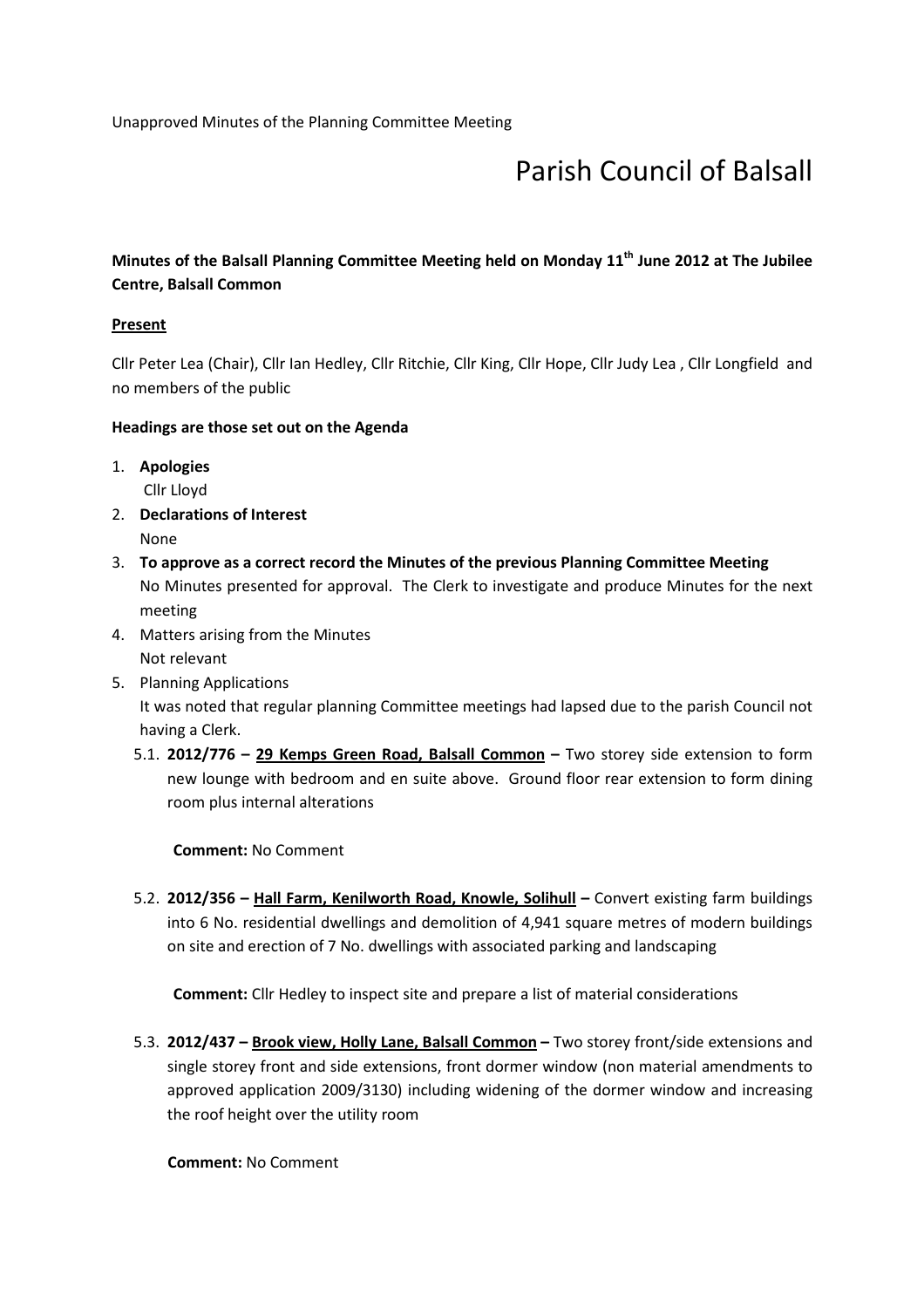5.4. 2012/440 – Thurlton, Balsall Street, Balsall Common – Two storey rear extension to form family room with bedrooms above

Comment: No Comment

5.5. 2012/499 – Heronfield farm, Warwick Road, Knowle, Solihull – 1 x illuminated fascia sign to front elevation with 1 x wall pylon sign to east elevation

Comment: No Comment

5.6. 2012/509 – 38 Greenfield Avenue, Balsall Common – Rear Sun Lounge

Comment: It was noted that approval for this application has been granted

5.7. 2012/525 – 10 Leveson Crescent, Balsall Common – Remove Epicormic Growth, Crown Lift up to main fork, remove deadwood and crown reduce by 25% to oak tree in rear garden

Comment: It was noted that approval for this application had been given

#### 5.8. 2012/541 – Croft Farm, Meeer End Road, Honiley – Menage

Comment: No Comment

5.9. 2012/419 – Woodside, Fen End Road, Solihull – Retrospective application for the erection of walls, piers and gates to front boundary

Comment: It is noted that planning approval for this application had been granted

5.10. 2012/674 – 11 Sear Hills Close, Balsall Common – Ground floor rear extension

Comment: It is noted that planning approval for this application had been granted

5.11. 2012/726 – 430-432 Kenilworth Road, Balsall Common – Erection of detached 3 storey building to provide ancillary office accommodation

Comment: No plans were available online for inspection. Clerk to follow up the matter with SMBC to find out why the plans and documentation are not available online

5.12. 2012/702 – Hobbe Cottage, Balsall Street, Balsall Common – Extend time limit of Listed Building application 2009/422

Comment: No Comment